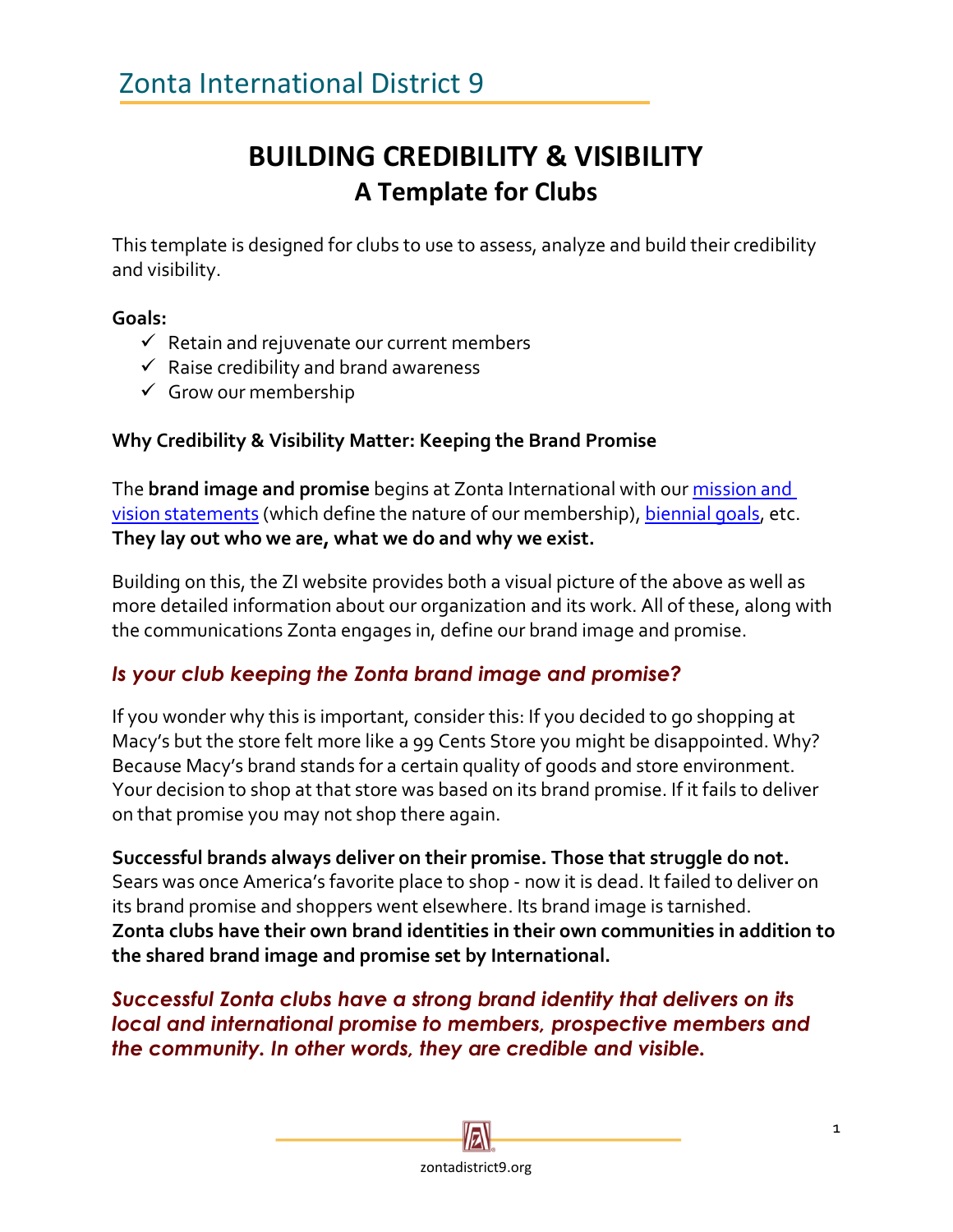# Zonta International District 9

Weak clubs often struggle because they don't deliver **on the promise of the Zonta International brand**. For members, potential members and the community, there is a disconnect between what they read, hear, see and think about Zonta International and their experience at the club level.

Clubs that are losing members and/or failing to attract newcomers should consider their credibility, visibility and whether they are delivering on the promise set by both Zonta International and their own club brand. The more credible and visible a club is, the more compelling it becomes for everyone.

*We have a fantastic mission and there are thousands of individuals who would gladly give their time and treasure to join an organization that offers a unique combination of local and international service as well as education, fellowship, networking etc. But in order to attract and keep them, we must deliver on the promise of our brand.* 

The following questions and the answers you provide are designed to help you assess your club's credibility and visibility, identify weaknesses and help you chart a course for improvement. Good luck!

Answer the following questions and consider the results. The roadmap to improvement will come from this exercise.

## *What is your brand's image?*

#### **Your website is your public face. When a visitor arrives what do they see?**

- $\checkmark$  Is the site modern, professional, informative and friendly?
- $\checkmark$  Does the site display the Zonta logo, reflect Zonta's colors and look visually aligned with the ZI website?
- $\checkmark$  Does the site reflect our mission?
- $\checkmark$  Does the site invite visitors to consider membership or support?

#### **When a visitor comes to your club meeting, what do they see and experience?**

- $\checkmark$  Is this a venue where business and community members would meet?
- $\checkmark$  Does the attendance match their expectations?
- $\checkmark$  Are the attendees happy, engaged and enthusiastic?

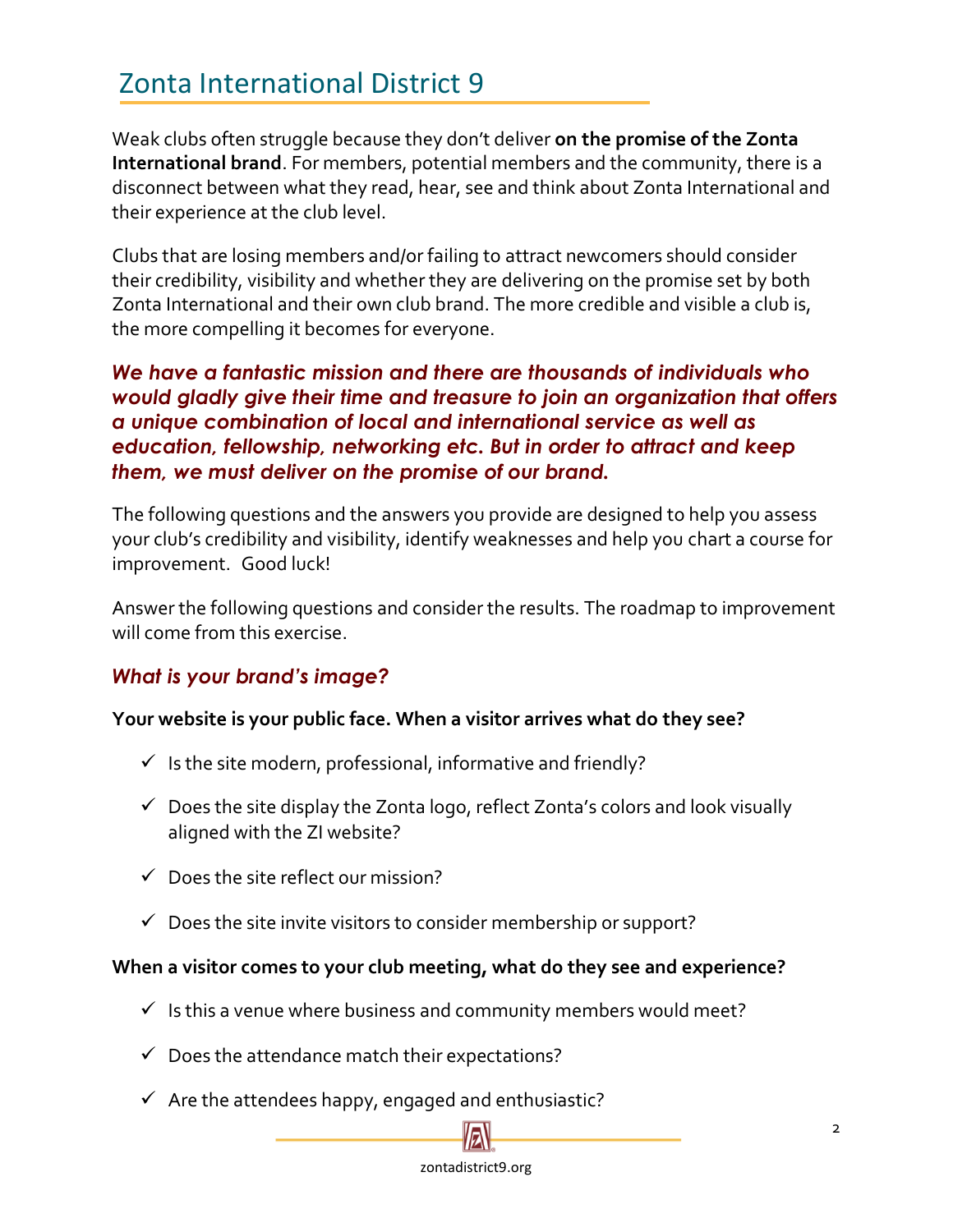- $\checkmark$  Is the meeting professionally run?
- $\checkmark$  Does the content of the meeting reflect our mission?
- $\checkmark$  Does the picture match what they see on your website and on the ZI site?

### **When a visitor attends a Zonta event, what do they see and experience?**

- $\checkmark$  Is the event aligned with our mission?
- $\checkmark$  Are the goals and accomplishments clear?
- $\checkmark$  Is Zonta's sponsorship or involvement clearly communicated?
- $\checkmark$  Is it executed in a professional manner?

First impressions can be powerful. Potential members will be gauging whether or not you look and sound successful and whether they will fit in. Visitors will be comparing what they see and hear with what they've heard about you in the community and/or seen on your website and the ZI website.

## *If there is a disconnect, there is a credibility gap.*

#### **What is your club's brand promise?**

- $\checkmark$  Is your brand known in your community? What are you known for?
- $\checkmark$  What do community leaders think of you? What do supporters think of you?
- $\checkmark$  What do potential members in the professional community think of you?
- $\checkmark$  What does the general public think of you?

### *Answer these questions honestly yourself, survey your community and consider the answers carefully. If the brand promise of your club does not match that of Zonta International, there is a credibility gap.*

#### **What do you accomplish?**

Volunteerism in America has been transformed. Donors are demanding accountability from the nonprofit organizations that they fund. **Zonta competes for both volunteers and funds.** To attract the members needed to keep our clubs strong and thriving in the future, we must demonstrate our credibility with an impressive record of

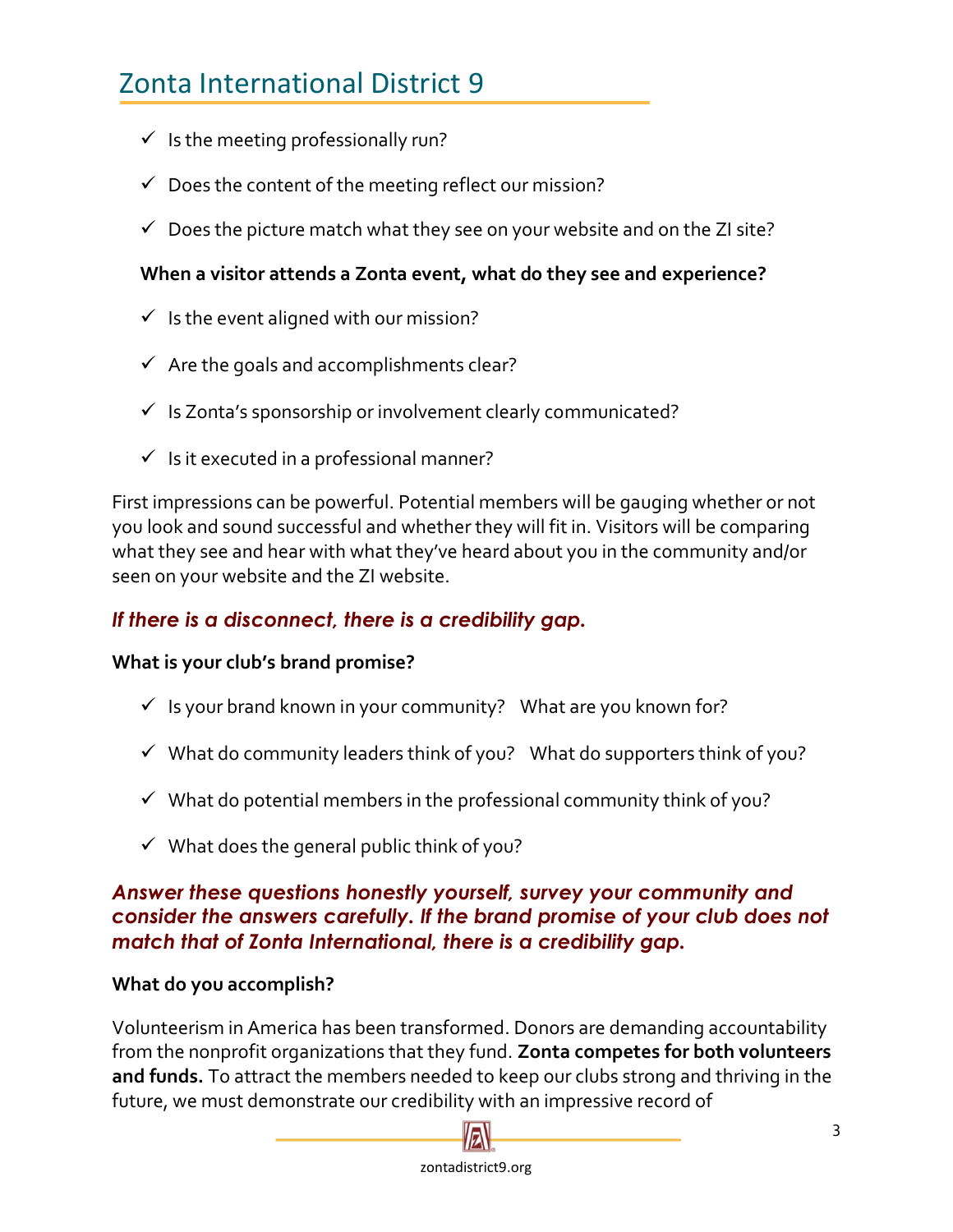accomplishment in carrying out our mission.

## *How has your club advanced our mission in the past year, two years, five years?*

#### **What do you do to improve the lives of women in your community?**

- $\checkmark$  What do you do to improve the lives of women in your community?
- $\checkmark$  How many lives do you make a positive difference in each year?
- $\checkmark$  What is your club's value to your community? What are you doing that would be missed if you stopped doing it?
- $\checkmark$  What is your club's value to a potential member? What difference will it make in an individual's life if they join your club?
- ✓ What is your club's value to donors or supporters? Why should they support you over another organization?
- $\checkmark$  What kind of advocacy is your club engaged in to empower women? Have you moved the needle in affecting change? How?
- $\checkmark$  How much money do you raise each year and where is it distributed? What is done with that money? How many people are helped?

Inventory your accomplishments in the past year, two years, five years and decade.

Even the smallest accomplishments add up over the years. **But service that is not mission-focused doesn't count.** It won't improve your credibility as an organization dedicated to empowering women. **If anything, it detracts from it.** Do the math and figure out the answers to the above questions. This is your record of accomplishment and establishes your credibility as a service organization dedicated to advancing the status of women.

#### **What is your value?**

 $\checkmark$  What is your club's value to Zonta International and District 9?

#### **Is your club visible?**

✓ If your club disappeared tomorrow would it be missed? By whom?